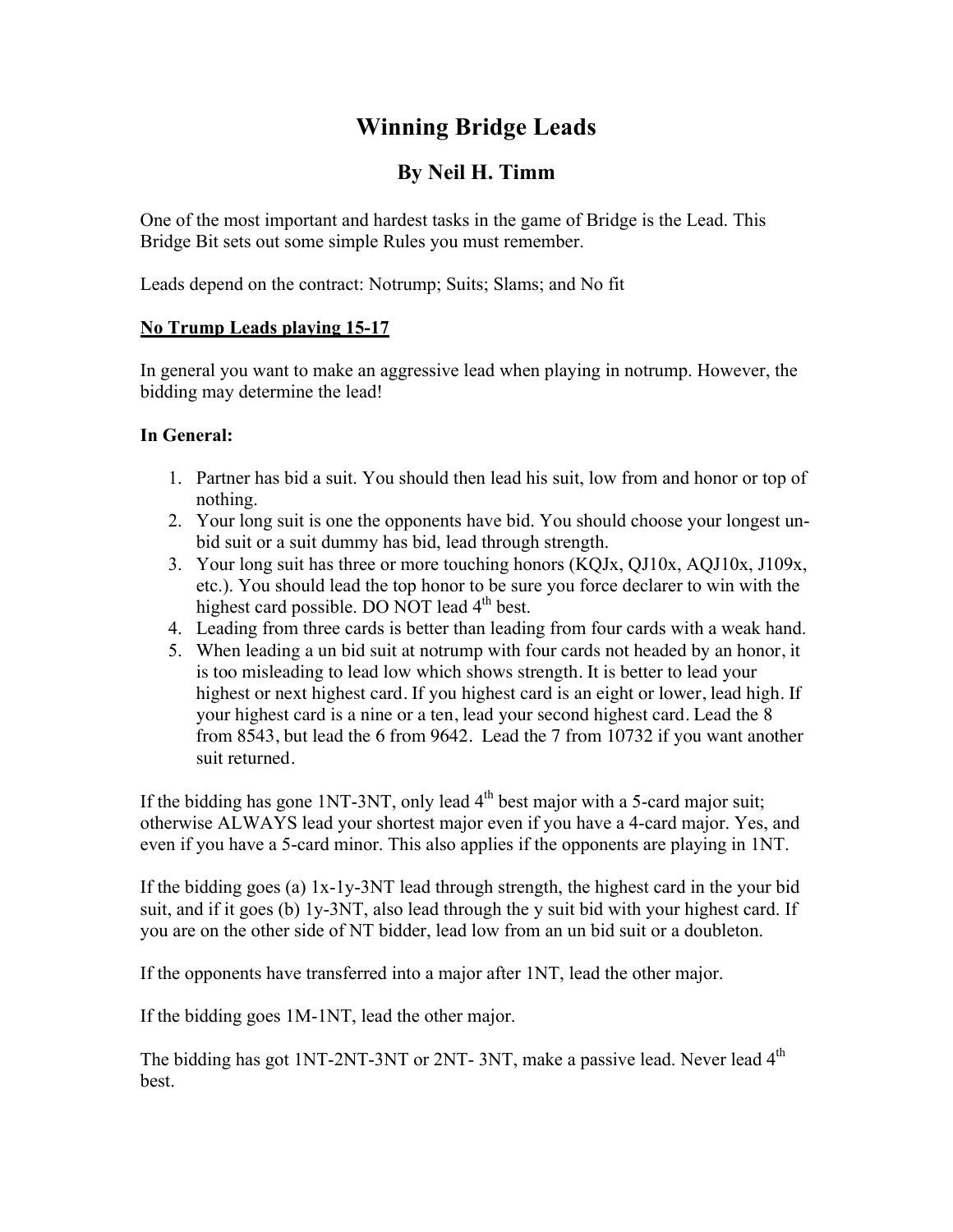Against 6NT, be passive by leading spot cards. Never lead away from A, K, or Q and do not lead a sequence with touching honors.

#### **A/K/Q leads against NT**

A/Q asks for **Attitude** (with Ace leads we are looking for the Queen – best to unblock, but do not unblock with a Queen lead).

K leads asks for **count.** The King lead is usually from a broken sequence (KQJ.., KQ10..), or a strong suit headed by the ace and king (e.g., AKJ10, AKJ93, AKQ104). It asks you to unblock any high honor.

### **Lead of the jack against NT**

The jack is usually the top of a sequence, with nothing higher. The jack may also be led from QJ9.., asking partner to play the 10 if he has it. When partner cannot see the 10, he will think the lead is from a jack-high sequence.

### L**ead of the 10 against NT**

The 10 lead usually shows strength: an interior sequence headed by the jack or 10, or a QJ10 sequence. It can also be the right lead from (e.g. AQJ10, KJ10.. , AJ10.. , AQ109.., AK109.., K109.. , A109.., Q109.. ,QJ10.., AQJ10.., etc.)

#### L**ead of the 9 against NT**

Shows no higher honor.

#### L**eads of the 7/8 against NT**

Usually either  $4<sup>th</sup>$  best or worthless sequence

Note if you lead  $4<sup>th</sup>$  best the opponents will use the Rule of 11, giving them information. Better to lead  $3<sup>rd</sup>$  best, even though they may use the rule of 12. If you lead  $5<sup>th</sup>$  best, they can use the rule of 10. For these rules they subtract the spot lead from 11  $(4<sup>th</sup>)$ , 12  $(3<sup>rd</sup>)$ , or  $10(5^{th})$ .

#### **Suit Leads**

In general you want to make a passive lead when playing in a suit contract. However, the bidding may again determine the lead!

#### **In General:**

1. Lead a singleton or doubleton, even if partner has bid a suit.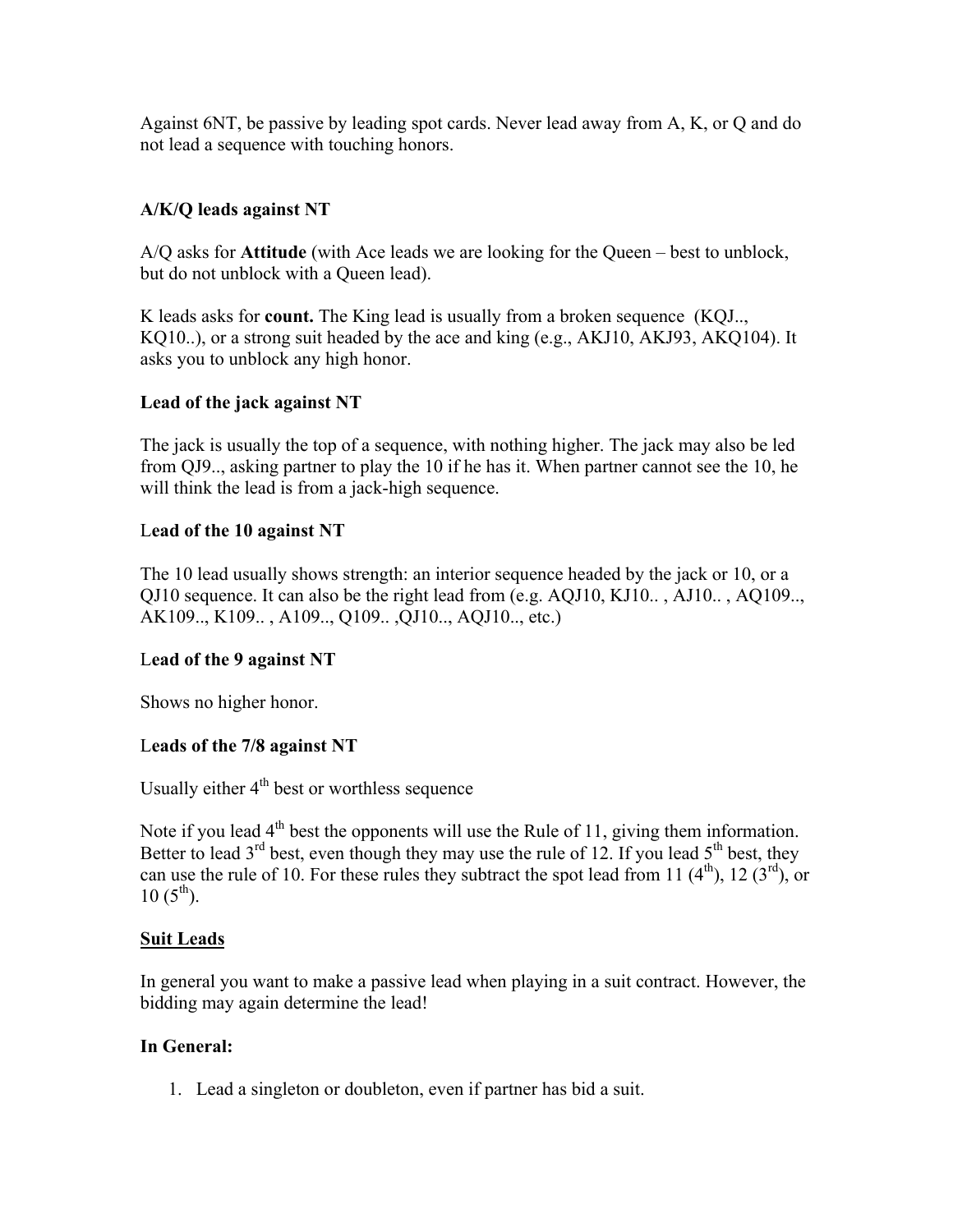- 2. Lead a suit the opponents have not bid.
- 3. If all suits have been bid, lead through strength.
- 4. Your long suit has three or more touching honors (KQJx, QJ10x, AQJ10x, J109x, etc.). Lead top honor.
- 5. If partner has bid, lead low from three and high from two.
- 6. Do not lead from A, K, or Q; instead lead a trump. And with three trumps, lead low holding the Ace of trump.

If the bidding has gone 1M-2M-4M or 1M-4M, lead an unsupported ace. And do not lead away from an honor, lead trump. Or lead a singleton or doubleton. With Kx or Qx in a suit, lead low – more likely to find partner with an honor.

If the opponents have splintered and reached game, lead your weakest side suit. Do not lead trump.

Leads against a major part score 1M-2M. Lead top of sequence but prefer a singleton lead to a sequence lead. Lead trump instead of leading away from an honor. With Qxx lead low, or lead high from a worthless doubleton.

If the opponents have sacrificed, it is best to lead partners suit, NOT the OPPONENTS.

#### **Leads against Suit Slams**

Be **passive** not aggressive, side suit singletons are best. But do not lead a singleton with a natural trump trick.

In match points lead an ace, but not in IMPS; do not lead an ace if the opponents have indicated a side suit ace. Better to lead a worthless doubleton.

Only lead a trump, when any other lead forces you to lead away from an A, K, or Q.

An Ace lead is less likely to gain two tricks in the suit if the opponents used cue bidding to reach their slam, more like if Blackwood was used.

Only be aggressive with touching sequence honor leads (QJxx, KQx, AJ109xx, etc.).

#### **Trump Leads**

Never lead trump if the opponents have a misfit or partner is marked with a singleton.

Lead trump with a strong trump sequence (KQJ, QJ109), or to avoid leading away from A, K, or Q in all other suits.

In general trump leads are poor leads.